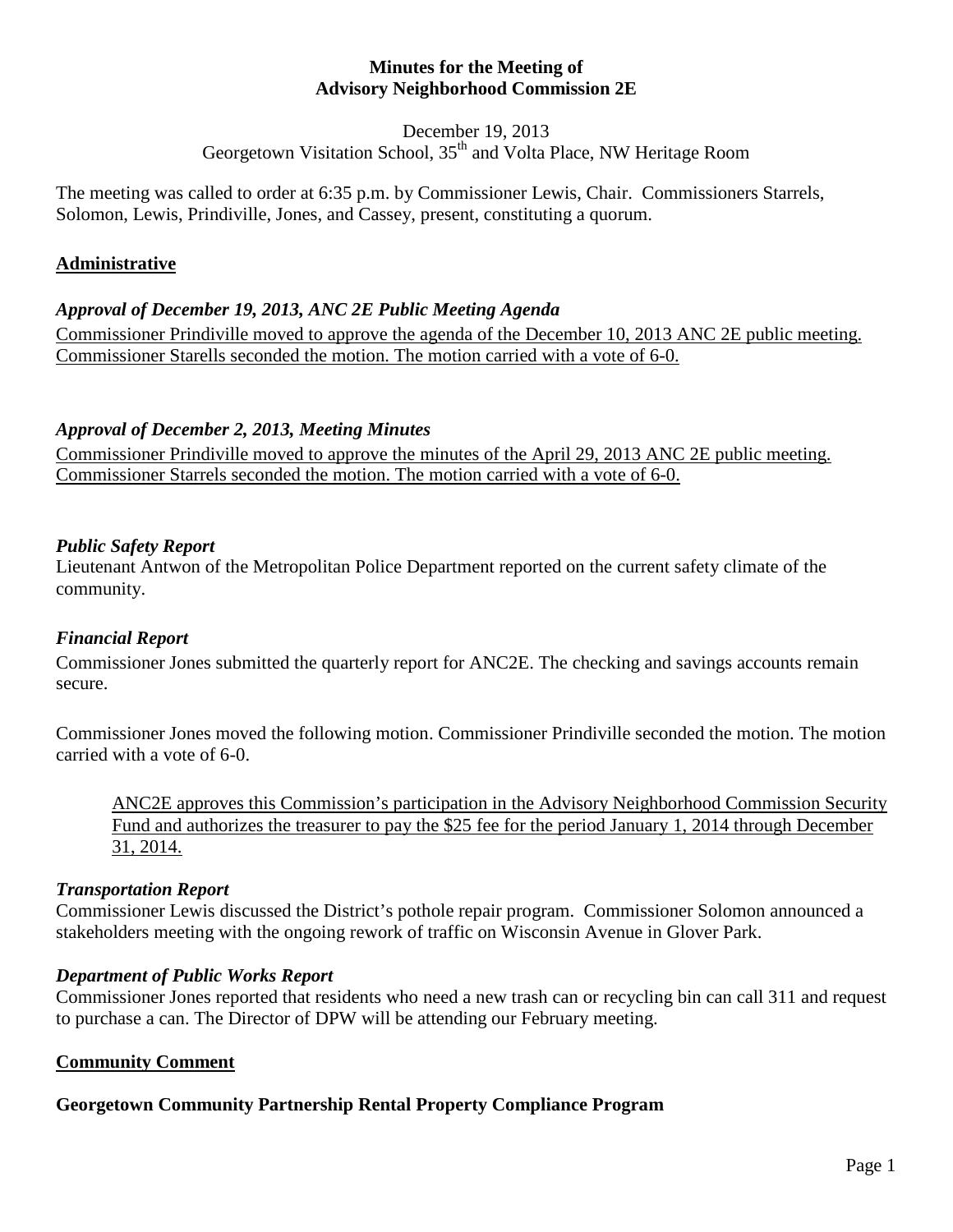Commissioner Jones discussed new GCP programs, including landlord accountability partnerships between the University, students, neighborhood associations, and the ANC.

#### **New Business**

#### **Georgetown 2028 Plan proposed by the Georgetown BID with community input**

Commissioner Lewis made the following motion, which was seconded by Commissioner Prindiville. The motion carried with a vote of 6-0.

ANC 2E is pleased to add its voice to those of others in our community in support of the broad scope and creative thinking embodied in the plan initiated by the Georgetown Business Improvement District (BID) and formed in collaboration with a wide range of representatives of the business, residential and university sectors of Georgetown, including ANC 2E. We applaud the BID and all who have participated for the inclusiveness and productivity of that process and we look forward to further involvement in continuing that collaborative spirit in the implementation of elements of the plan as appropriate, as the individual components of "Georgetown 2028" are brought for review before the ANC and other city agencies.

#### **3222 M Street, NW, Pinstripes, Application for drop off**

Commissioner Starrels made the following motion, which was seconded by Commissioner Solomon. The motion carried with a vote of 6-0.

ANC2E endorses the concept of a dropoff area on Wisconsin Ave just south of Georgetown Park Mall most likely in the evening hours to accommodate Pinstripes and neighboring businesses.

#### **ABC Issues**

## **3401 K Street, NW, ABRA Lic. No. 090582, Gypsy Sally's Acoustic Tavern, Amendment to Voluntary Agreement**

Commissioner Starrels made the following motion, which was seconded by Commissioner Solomon. The motion carried with a vote of 6-0.

ANC2E endorses the amendment to the voluntary agreement entered on December 19, 2013 by and between Gypsy Sally's Acoustic Tavern LCC and Advisory Neighborhood Commission 2E, the Citizens Association of Georgetown and William R. Moroney, the latter a resident of the 3303 Water Street Condominium.

# **CFA/HPRB**

# **SMD 01, 1680 35th Street, NW, Duke Ellington School of the Arts modernization project**

Commissioner Solomon made the following motion, which was seconded by Commissioner Prindiville. The motion carried with a vote of 6-0.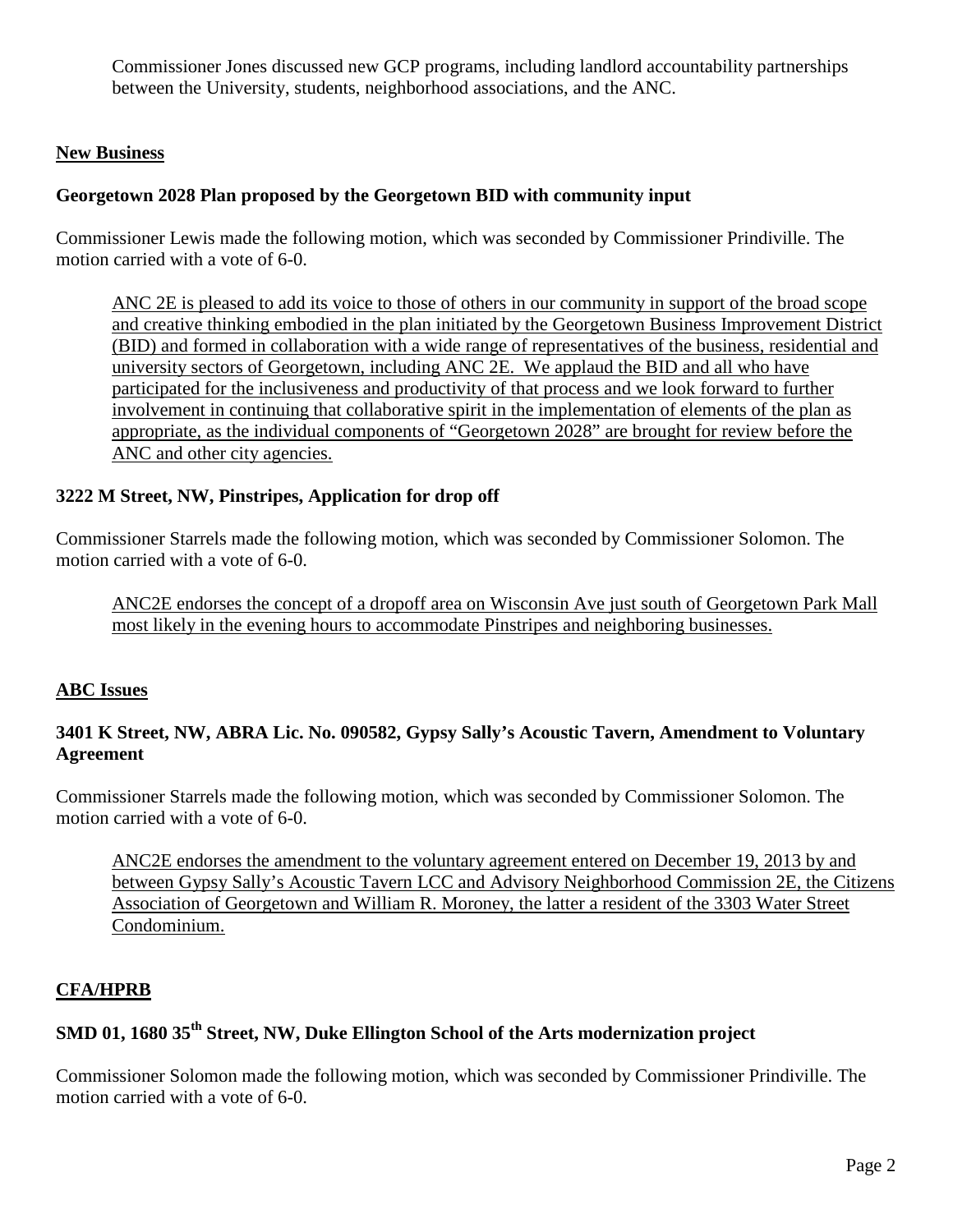Advisory Neighborhood Commission 2E, an element of the District of Columbia government serving the Georgetown and Burleith communities, respectfully offers the following comments on the concept submission for the Duke Ellington School remodeling project.

We value and welcome the Duke Ellington School and its talented and impressive students and teachers as an important part of the Burleith and Georgetown communities. A modernization and renovation of the School's building is a positive step that we support. We are mindful at the same time of the school's status as a Historic Landmark and of the need to retain the visual and functional character of the school as a good neighbor within the community.

Our comments on specific aspects of the concept submission are in the context of the community's high regard for the school. With our general support as background, we nevertheless have serious concerns about several elements of the concept submission:

1. We object strongly to the proposed rooftop performance space and open deck. These elements are jarring visually and functionally. They are not in keeping with historic precedent - not for this building, not for the surrounding community, and indeed not for other D.C. school buildings located similarly in a tight townhouse residential environment. A rooftop performance area and deck would overwhelm the dense surrounding area – visually; with noise night and day, including amplified sound; and with wholly inappropriate lighting at night. Numerous indoor performance and gathering spaces are provided in the proposed remodeling plan, and they should be abundantly sufficient. We believe a compelling case cannot be made either for the outdoor rooftop performance space or for a roof deck. Intended uses, for example, which we do not believe are appropriate, include renting the rooftop out for social events and for performances. Given the intrusiveness of the design as well as of the proposed functionality, the rooftop elements should not be approved.

2. The front lawn of the school is a defining element visually and historically. The plan as presented does not sufficiently respect the importance of the lawn and its relationship to the front façade and to the neighborhood. The upward sweep of the lawn to the front façade should be maintained, with no changes in existing grade, especially at the sides. Parking, whether visitor or handicap, should not be permitted on the front lawn. We note that handicap parking and perhaps visitor parking could be considered for the proposed garage. We also suggest that the scoop-out from the lawn to add a below-grade entrance, if permitted at all, be made as small and unobtrusive as possible to preserve a greater proportion of the lawn. And we suggest that a landscape plan be developed that preserves the mature trees on the lawn.

3. The portico on the front façade is where the classical architecture of the building is at its strongest, and it should not be compromised. The proposed glazing behind the columns competes unsuccessfully with the regularity of the classical forms, instead appearing as an arbitrary visual distraction, weak and out of place. The void at this porch was not intended to be occupied and serves to relieve the planarity of the long façade. Moreover, the entire volume of the enclosure would be lit at night, calling still more attention to this unfitting element and emitting a quantity of light inappropriate to the neighborhood. The glazing has the further problem of imposing a danger to migratory birds, who would perceive a clear passage and would be unable to see the glass.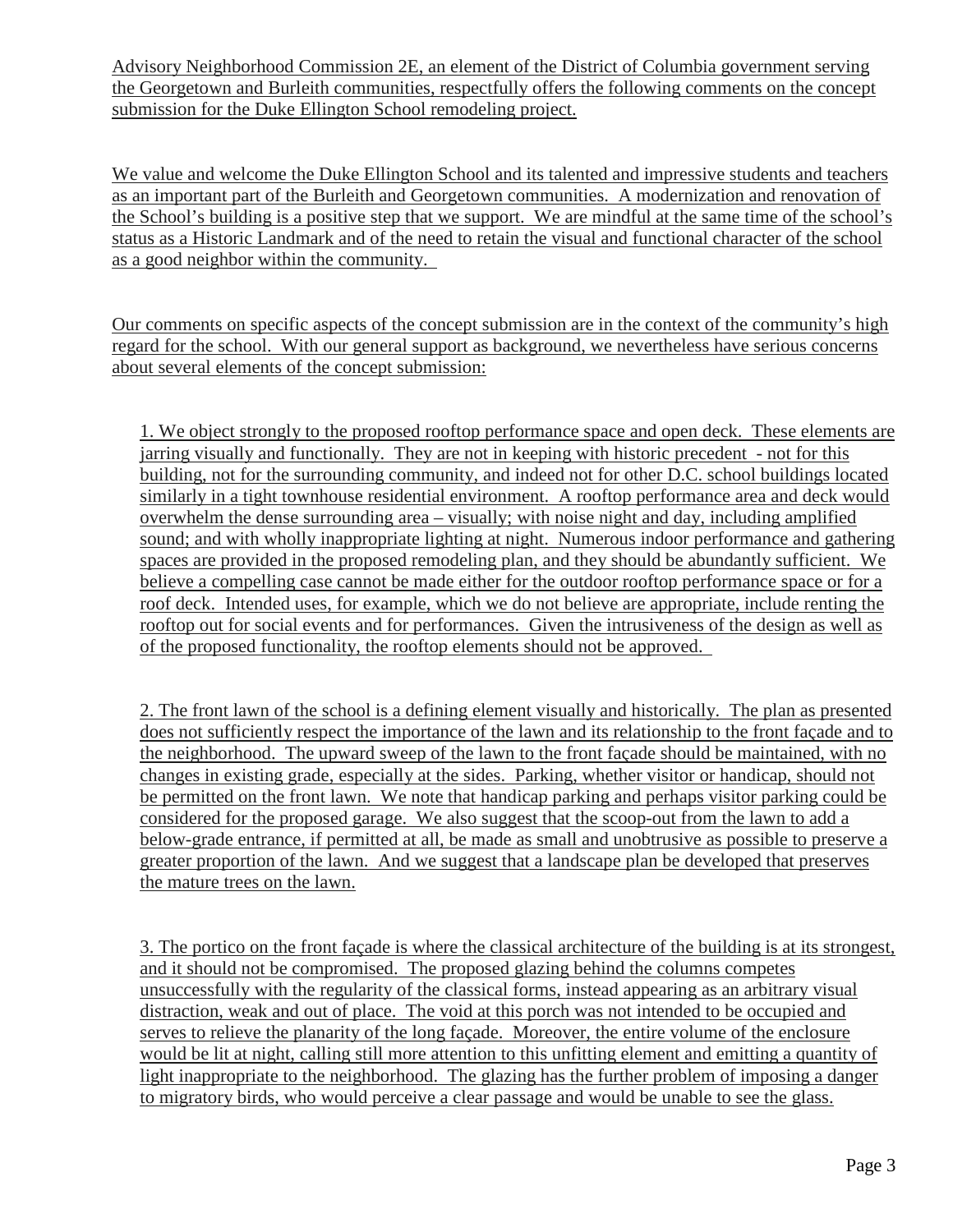4. The garage entrance proposed for Reservoir Road does not work either visually or functionally because of its prominently visible location and the heavy traffic in that block of Reservoir Road. It should be moved to the rear so that the garage would be entered from the much less visible and busy  $36<sup>th</sup>$  Street.

5. The "fly" for the stage should have a lower rooftop profile – even several feet lower would help.

6. We suggest considering modulating the new fenestration and the massive appearance of the additions at the sides and rear of the building, and considering the appropriateness of the proposed materials and colors. The imposing orange-paneled façade elements, in particular, are incompatible with the traditional materials and muted colors. A more subtle palette would be advised.

7. [For HPRB] We urge that consideration be given to the loss of historic interior fabric, and in particular that consideration be given to exploring the possibility of a theater that fully modernizes the stage and seating but preserves the look, feel and location of the existing theater.

## **Old Georgetown Board**

## **SMD 03, 3219 O Street, NW, Government of the District of Columbia, Department of General Services, OG 14-020 (HPA 14-024) Hyde – Addison Elementary School, Addition, Concept**

Commissioner Jones made the following motion, which was seconded by Commissioner Starrels. The motion carried with a vote of 6-0.

ANC 2E does not object to the concept as presented and appreciates the efforts the applicant is making toward design elements that are appropriate for the historic context at this site and surrounding area. However, we request that the applicant consider options which move the entire addition further toward the east in order to address the proposed ramp area that seems narrow and not well suited for that area. We also ask if other options may be considered for the southern façade that may be more fitting with the historic character of this site and surrounding area. We applaud the strong collaborative effort that is apparent between all interested parties with this project and encourage this effort to continue. We ask all interested parties to continue working together toward a design that results in the highest beneficial use to the school and its students while maintaining the historic character within the Georgetown Historic District.

## **SMD 03, 1351 Wisconsin Avenue, NW, OG 14-007 (HPA 14-011) (former Georgetown Theater) Commercial, Demolition, roof top addition, rear addition, alterations, Concept – revised design**

No action taken.

#### **SMD 06, 3001 M Street, NW, OG 14-059 (HPA 14-101) Commercial, Sign for "Little Penguin," Permit**

Commissioner Solomon made the following motion, which was seconded by Commissioner Starrels. The motion carried with a vote of 6-0.

ANC 2E has no objection to the signage proposed for Little Penguin. We object to the presence of the two blade signs and the two light fixtures on the front of the building and to the signage blocking out the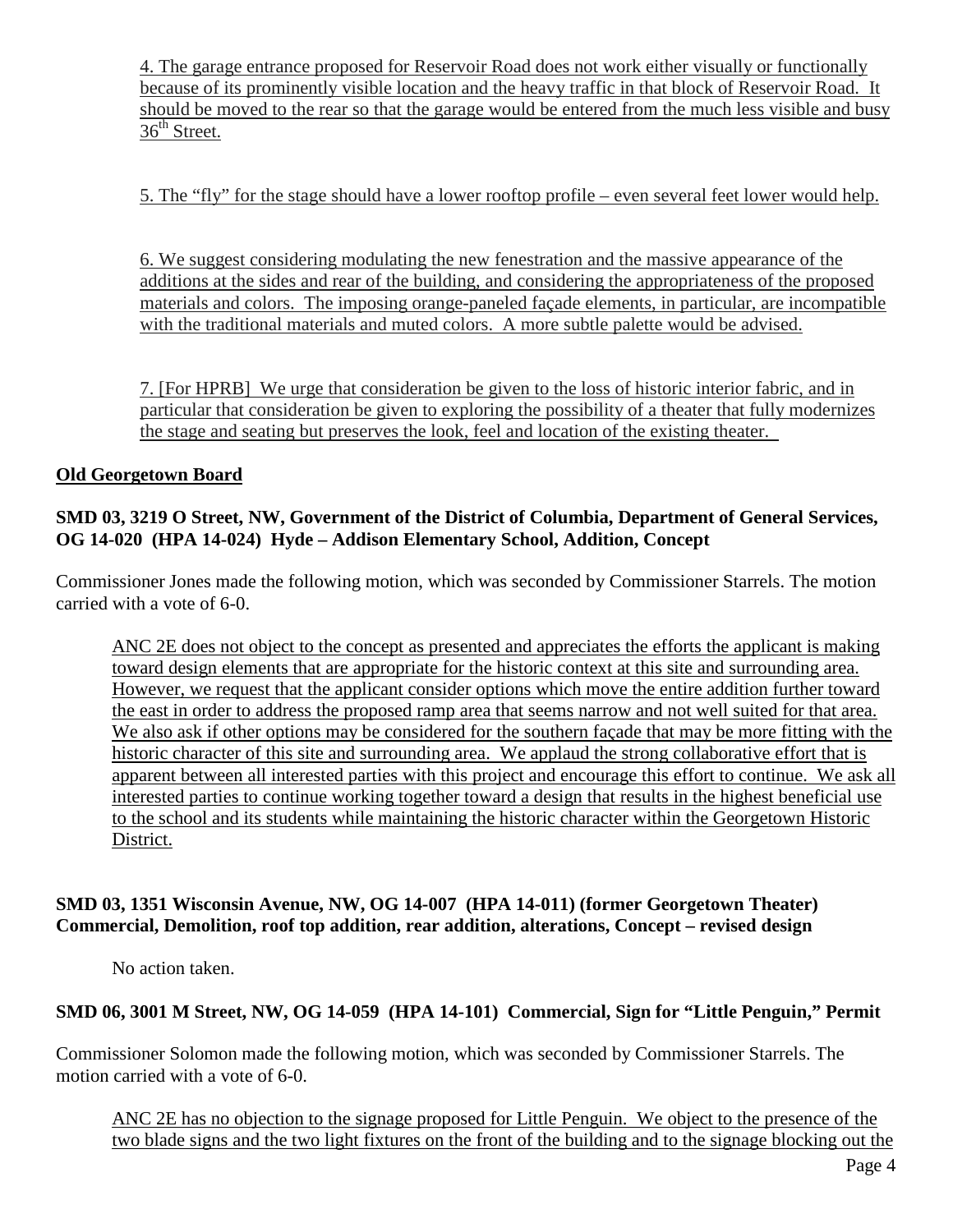# **SMD 02, 1660 34th Street, NW, OG 14-062 (HPA 14-104) Residence, Rear additions – options, alterations to front façade, Concept**

Commissioner Lewis made the following motion, which was seconded by Commissioner Prindiville. The motion carried with a vote of 6-0.

## ANC 2E is not in favor of either the "Plan A" or the "Plan B" proposal.

Plan A would consist of three stories at the rear of the house where there is now one story. At the thirdstory level, the addition would completely alter the roofline and massing, overwhelming the existing house and creating an inappropriate canyon for the neighboring house to the north. Even the addition of a second story would bring the bulk of the house much deeper into the property than the houses to the north and the south, and would block a view of the interior trees that is now enjoyed from the 34<sup>th</sup> Street sidewalks. We recommend no addition above the first floor.

Plan B would add a second story to the highly visible "el" that runs parallel to 34<sup>th</sup> Street toward the rear of the house. The current one-story structure is set back from a notch between the subject property and the house to the south, creating an intimately scaled open space and an inviting view of the trees in the center of the block. We believe the "el" should remain a one-story structure.

(We note that a plan similar to Plan B was proposed by the then-owner in 1987. ANC 2E opposed a second-story addition to the "el" at that time. Following the ANC's opposition and before OGB review, the owner withdrew the project.)

# **SMD 03, 3217 P Street, NW, OG 14-065 (HPA 14-107) Commercial, Alterations, outdoor seating terrace, Concept**

Commissioner Jones made the following motion, which was seconded by Commissioner Solomon. The motion carried with a vote of 6-0.

ANC 2E does not object to the proposal as presented. We would ask the OGB and the applicant to consider the possibility of more tree coverage. We have no comment on the signage because a signage concept was not presented at our meeting.

## **SMD 03, 3240 P Street, NW, OG 14-053 (HPA 14-077) Commercial, 3-story rear addition plus basement, Concept**

Commissioner Jones made the following motion, which was seconded by Commissioner Solomon. The motion carried with a vote of 6-0.

ANC 2E opposes the concept as presented due to the inappropriate glazing that does not fit in the historic context of the neighborhood. ANC 2E also questions the scale and massing of the addition as presented.